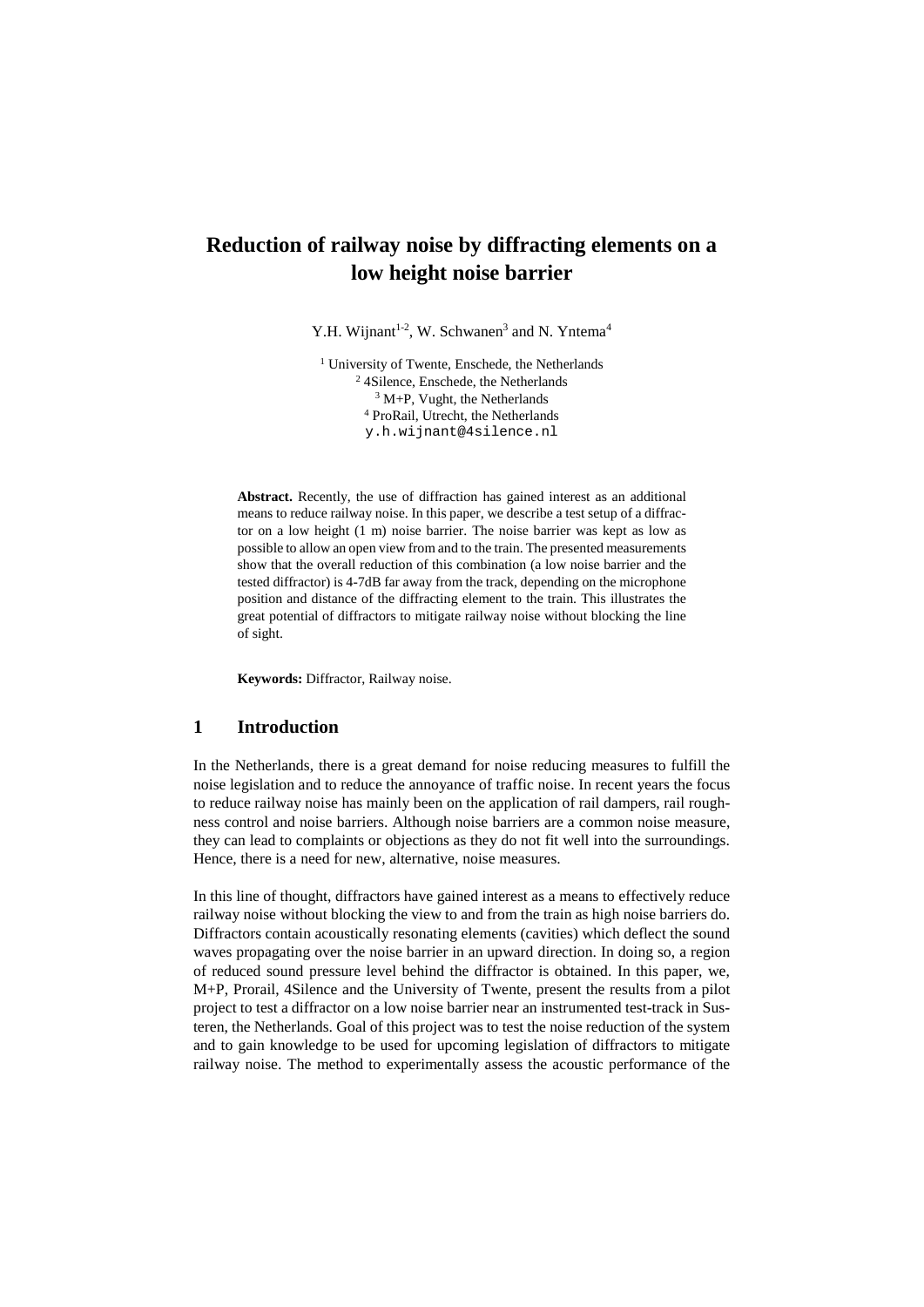system is based on pass-by measurements of various trains. In the measurement setup, the diffractors were positioned on top of a low noise barrier, with additional noise absorbing material added to the noise barrier. The system is shown in Figure 1.



**Fig. 1.** Diffractor on top of a low noise barrier.

Microphones were positioned near the track at 7.5, 15 and 25 m away from the center of the closest track at various heights (1.2, 2, 3 and 5 m) and sound was recorded for a large number of passing trains. The measurements were analyzed with respect to traintype, speed and number of lorries. The measurement setup is shown in Figure 2.



### **Fig. 2.** The test setup.

In addition, the performance of the diffractor has been simulated theoretically using the finite element method. The calculated difference between the sound pressure level for a simulation without and for one with diffractors, yield the 'measured' reduction of the diffractor on the low noise barrier.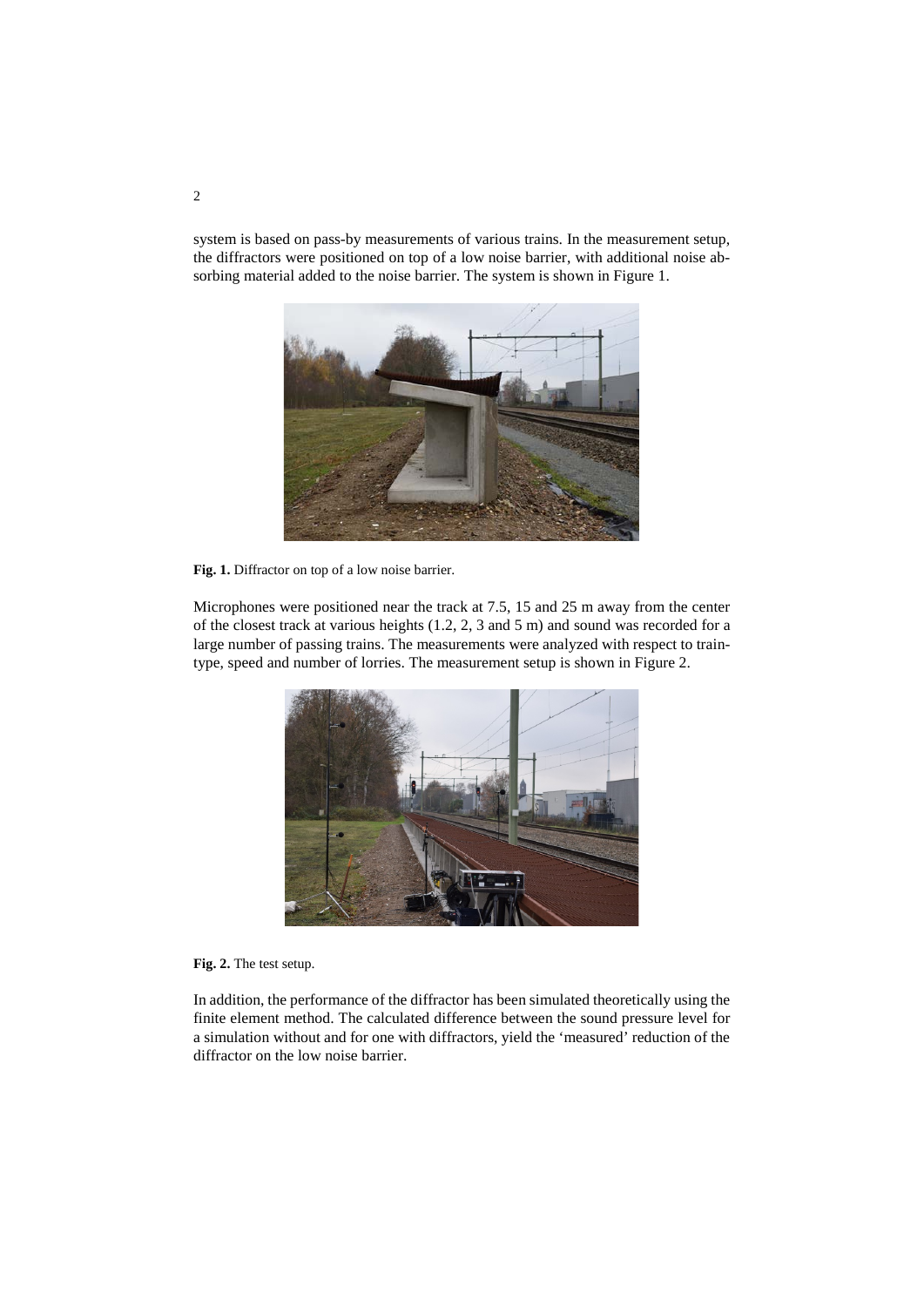# **2 Experiments**

## **2.1 Test setup**

The tested diffractor was placed along the railway track over a length of 100 meters. The diffractor's height was 1.10 meter above the upper surface of the rail. The front side of the diffractor is at 4.77 meter from the center line of the track. The total width of the construction is 1.08 meter. To determine the noise reduction, microphones were positioned along two sections; one section behind the diffractor and one reference section without a low noise barrier and diffractor. The railway track should obviously be the same for both sections. This was verified as follows. The track consist of ballasted track with concrete sleepers. At both sections we measured the track decay rate and the rail roughness. The results of these measurements show that the track decay rate and the rail roughness at both sections is comparable and no correction to compensate for differences in noise emission is needed. During the measurements a reference microphone close to the track was placed near each section. The results at these microphones confirm that the noise emission at both sections are almost identical.

We performed pass-by measurements. Microphones were placed at three distances from the center of the nearest track at 7.5m, 15m and 25m, as mentioned; one set along the reference section (no diffracting element) and one set behind the diffractor. Four microphone heights were used at 1,2m, 3m, 4m and 5m. A schematic representation of the measurement set up is given in Figure 3.



**Fig. 3.** Schematic representation of the measurement setup (The diffractor is indicated here by the term Whisswall).

During each pass-by we recorded the A-weighted sound level in third octave bands, the vehicle speed, the vehicle type and the number of cars. From this we calculate the equivalent sound level over the time that the train is in front of the microphone. Per train pass-by, this results in an equivalent sound level, both in third octave levels and total sound level, for each microphone position, together with the vehicle speed at the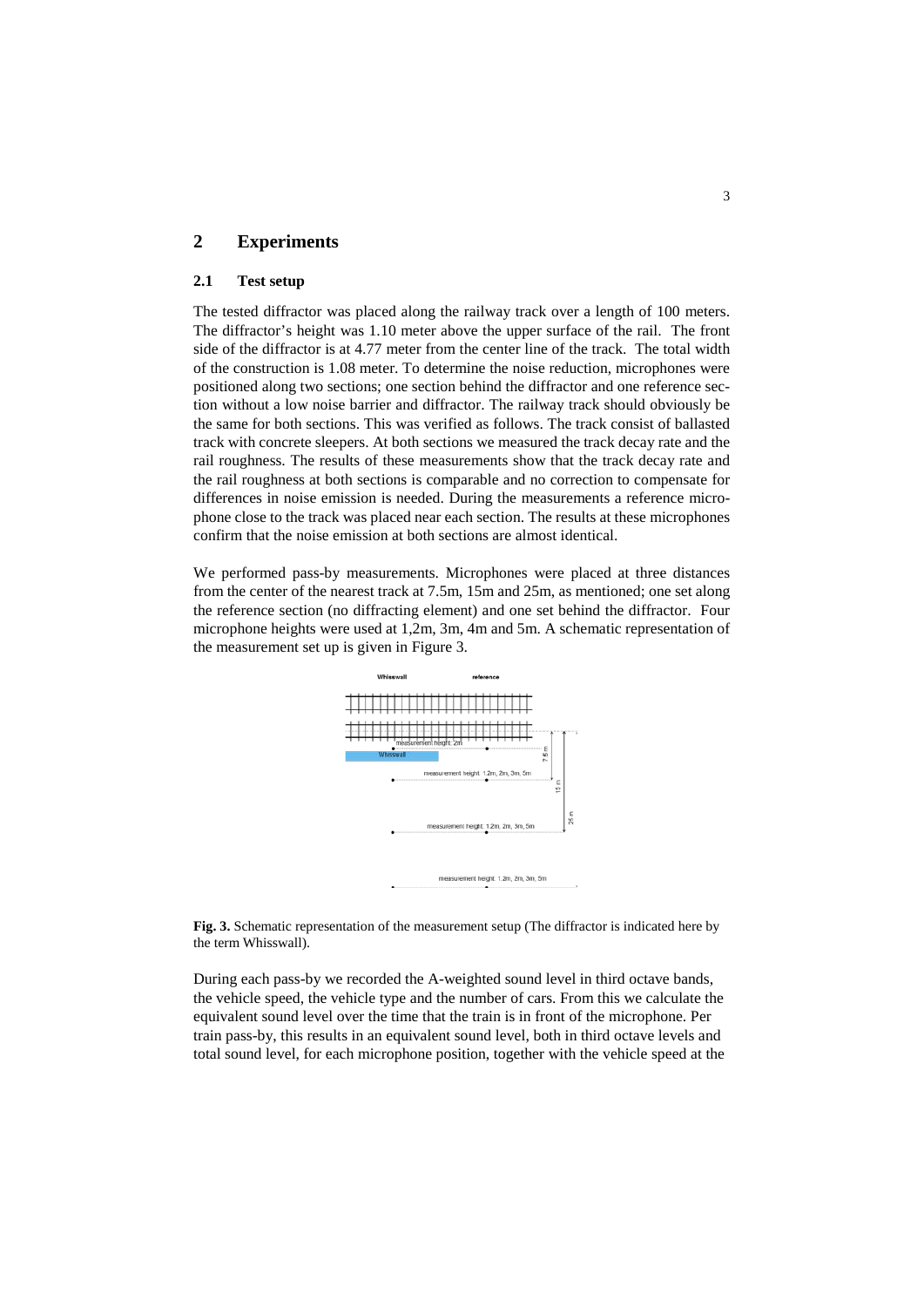reference section and at the section with the diffractor. The measurements were performed two times; shortly after installation and one year after the installation. During the last session only a limited number of microphones were used. We have performed measurements for trains running on the track closest to the diffractor but also for trains running on the track further away.

#### **2.2 Results**

We determined the noise reduction of the diffractor by calculating the difference between the sound level at the reference section and the section with the diffractor. The average noise reduction is obtained by calculating the average difference over all passby's. This results in 24 results: 3 microphone distances, 4 microphone heights and the 2 tracks. The results are displayed in Figure 4. The blue bars are the reduction results for the nearest track, the yellow bars are the reduction results for the farthest track. The error bars indicate the value for the standard deviation. These results were previously published in [1].



**Fig. 4.** Average noise reduction measured for the diffractor per microphone height and distance. The error bars indicate the standard deviation.

In general, we can conclude from Figure 4 that the diffractor can achieve a significant noise reduction. At 25 meters from the track a noise reduction over 5 dB is achieved for the closest track. The results for the farthest track show a similar behavior. The largest noise reductions are found on the lower microphone positions. The noise reduction of the diffractor is larger when it is placed closer to the sound source, but still a significant reduction is obtained when the diffractor is placed further away from the track.

Figure 5 shows the noise reduction in third octave bands for the diffractor at 15 meters distance from the nearest track. The left diagram shows the results for the nearest track, the right diagram shows the results for the farthest track. For the lower microphone positions, we observe a broad band noise reduction up to 10 dB in certain frequency bands. As the microphone height increases the noise reduction decreases in most frequency bands. For the results at the farthest track we observe a broad band increase of the noise at 5 meters height which is in line with the working principle of the diffracting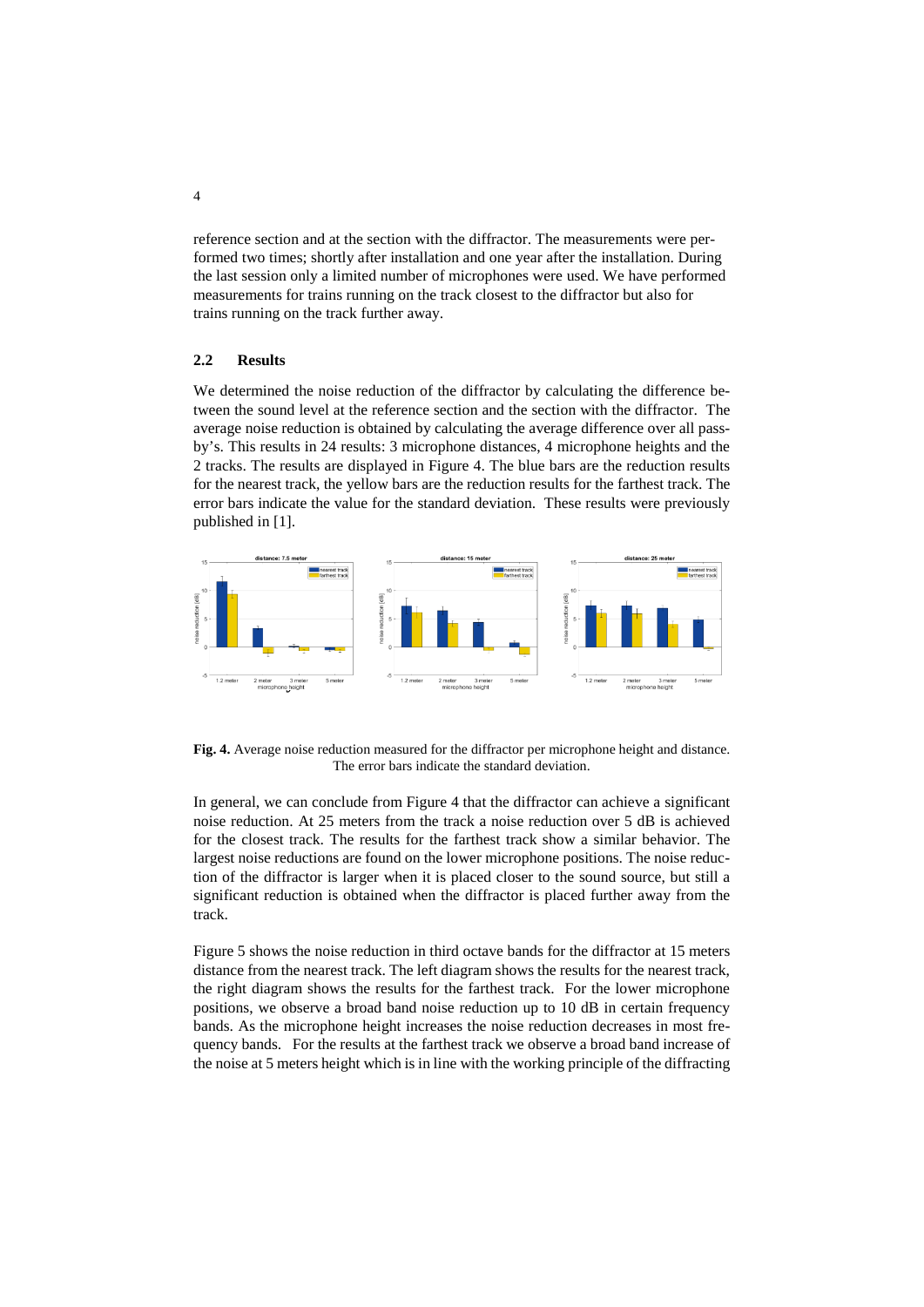element. The diffractor is tuned to be effective in certain frequencies. The reduction for these frequencies is measured at the lowest microphone heights. For higher microphones, this noise reduction shifts to a lower frequency.



**Fig. 5.** Noise reduction of the diffractor in third octave bands

The noise measurements were repeated one year after installation at a limited number of microphone positions at 25 meters distance from the track. The resulting noise reductions are shown in figure 6. The noise reductions one year after installation are very similar as the noise reduction shortly after installation. For the track nearby, we observe a small increase in the noise reduction. The noise reduction for the farthest track is somewhat less than the noise reduction directly after installation.



**Fig. 6.** Noise reduction in the far field for the diffractor shortly after installation and after one year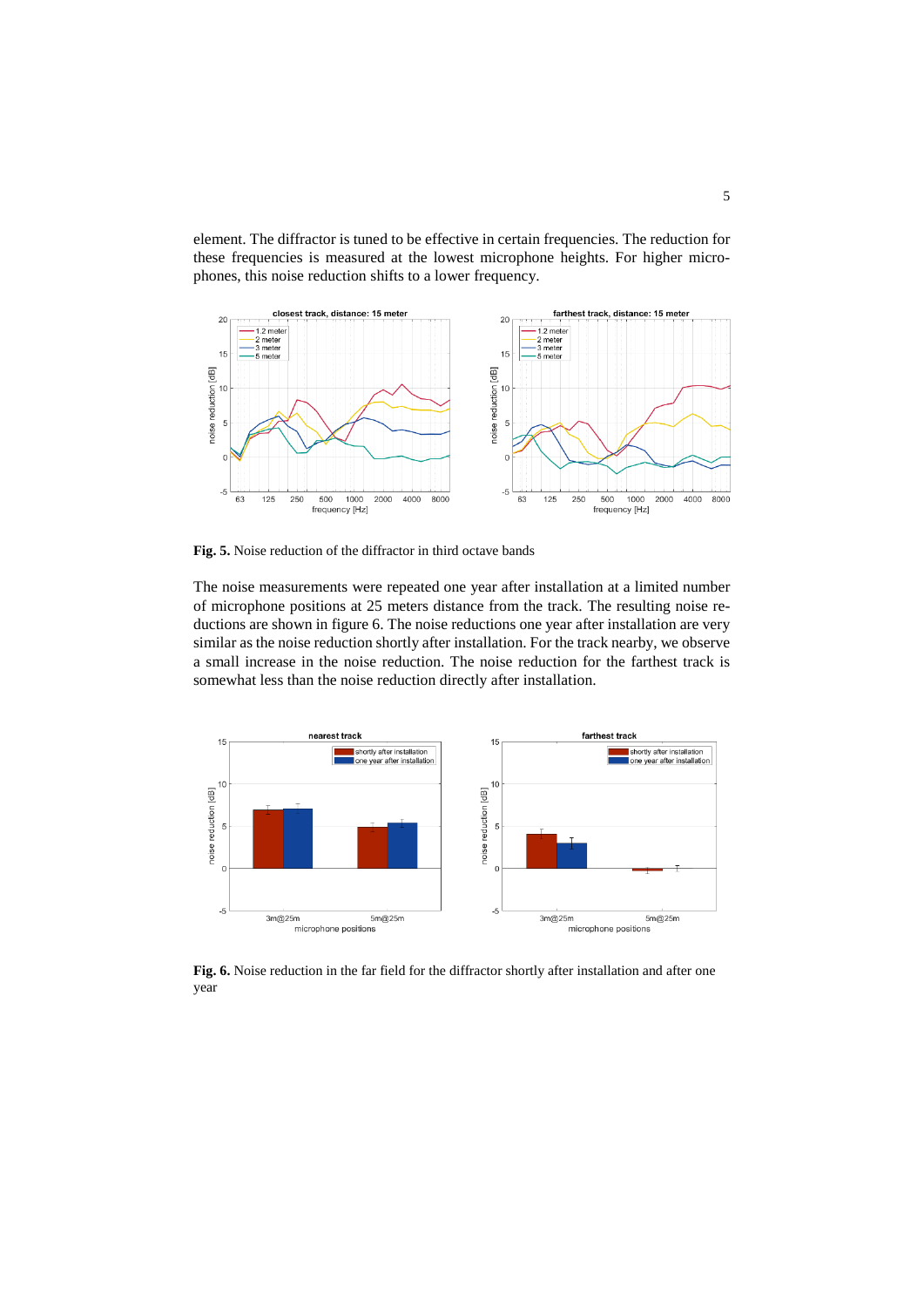# **3 Theory**

Alongside the experimental results, we simulated the test setup using finite elements. Figure 7 shows the computational domain used in the simulation. For practical/computational reasons, we restricted ourselves to simulations up to 7.5 m from the track. A similar model without diffractor was used as a reference model. A stationary sound source was assumed at the wheel/rail interface, whose position is shown in Figure 7. The noise reduction was calculated by the difference in sound pressure level between the reference situation and diffractor situation.



**Fig. 7.** The computation domain used in the simulation. The blue dots indicate the microphone positions (at 7.5 m from the track, 1.2, 3, 4 and 5 m high). The arrow points to the power sound source.

To illustrate the diffracting effect, Figure 8 shows the calculated sound pressure levels at 250 Hz, 500 Hz, 1000 Hz and 2000 Hz. Especially at 500 Hz, which is a frequency that is within the working range of the current diffractor design, a large deflection of sound can be observed. This deflection is seen to continue to about 2000 Hz.

Figure 9 shows the calculated reduction as a function of frequency at the various microphone positions. A large reduction is indeed predicted, especially for the low microphone positions. The large increase in reduction can be seen to start from about 400 Hz. After this frequency, individual resonance peaks for each of the resonators can be distinguished. (The current diffractor is designed to deflect sound from 400 Hz until 2000 Hz, using quarter wavelength cavities having depths of 21 cm to 4.3 cm). The combination with the noise screen is also seen to induce a region of larger reduction between 100 and 200 Hz at the low microphone position.

6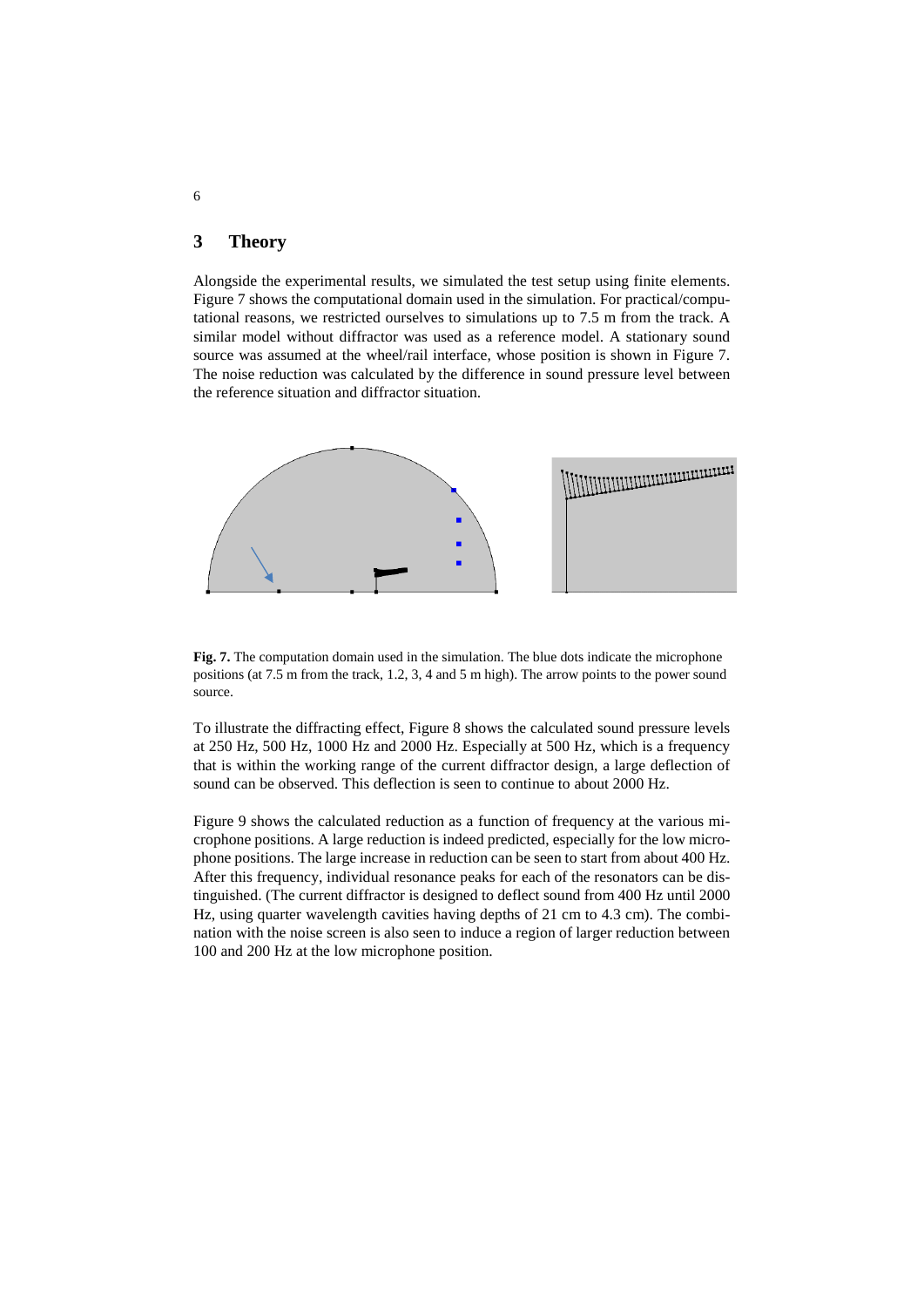

**Fig. 8.** Sound pressure level distribution at 250 Hz, 500 Hz, a detail near the diffractor at 500 Hz, 1000 Hz and 2000 Hz



Fig. 9. The reduction as a function of frequency for the various microphone positions (@7.5 m distance from the track).